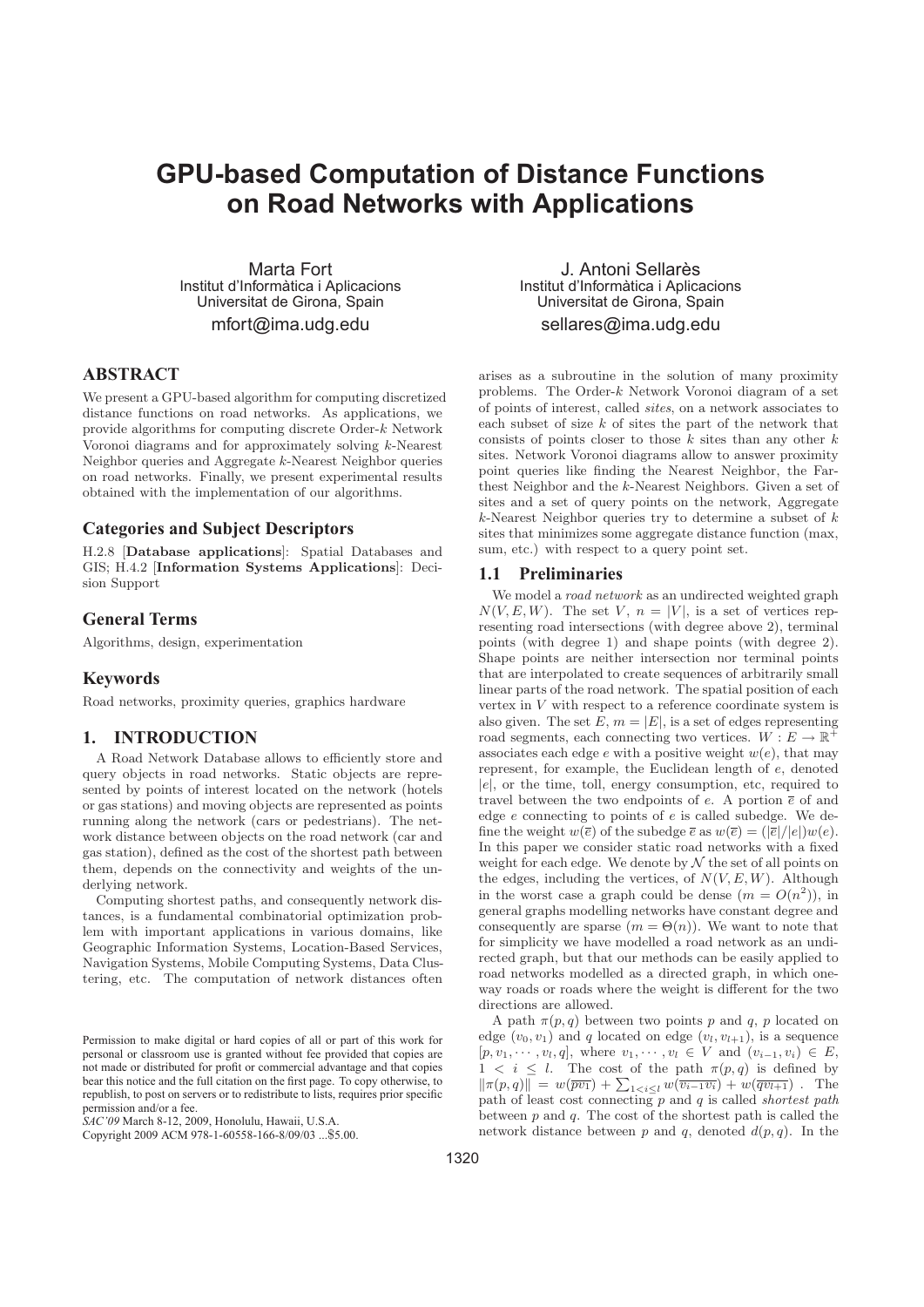following, for simplicity, we use the term distance to refer to the network distance. The distance function defined by a site p on N is a function  $d_p$  such that for any point  $q \in \mathcal{N}$ ,  $d_p(q)$  is the distance  $d(p,q)$  between p and q.

# **1.2 Network Voronoi Diagrams**

Let  $P$  be a set of  $r$  static sites lying on the road network N. Given P' a subset of k sites of P,  $k \in \{1, \dots, r-1\}$ , the Order-k Voronoi region  $V(P')$  of  $P'$  is the set, possibly empty, of points of  $N$  closer to each site of  $P'$  than to any other site of P:  $V(P') = \{q \in \mathcal{N} \mid d_{p'}(q) < d_p(q) \; \forall p' \in \mathcal{N} \}$  $P', p \in P - P'$ . The Order-k Network Voronoi diagram of  $P$ , denoted  $\mathcal{V}_k(P)$ , is the set of the Order-k Voronoi regions  $V(P')$  of all subsets P' of k sites. When  $k = 1$  and  $k = r - 1$ , the Order-k Network Voronoi diagrams are called the (Closest) Network Voronoi and the Furthest Network Voronoi diagram, respectively (see Figures 4 and 5).

#### **1.3 Nearest Neighbor Queries**

Given the set  $P$  of sites and a query point  $q$  on the network, a  $k$ -Nearest Neighbor  $(k$ -NN) query finds the subset of k sites which are closest to q. Formally,  $NN_k(P, q)$  retrieves a subset  $P' \subset P$ ,  $|P'| = k$ , such that  $d_p(q) < d_{p'}(q)$ ,  $\forall p \in \mathbb{R}$  $P', p' \in P - P'$ . An example of k-NN query is a query initiated by a GPS device in a car to find the five closest hotels to the car.

Continuous k-Nearest Neighbor (C-k-NN) queries are defined as the k-NNs of all points on a network (i.e., continuous with respect to the network). For example, continuously finding the five nearest hotels to a moving car. The result of this type of query is a set of intervals, bounded by split points, and their corresponding list of k-NNs. The split points specify where on the network the k-NNs of a moving query object change, and the intervals specify the locations where the  $k$ -NNs of a moving object remain the same. The Order-k Network Voronoi diagram subdivides the network into intervals according to the  $\check{k}$  nearest neighbors and consequently allows to answer Continuous  $k$ -NNs queries.

#### **1.4 Aggregate Nearest Neighbor Queries**

An Aggregate k-Nearest Neighbor (A-k-NN) query returns the  $k$  sites with the better score according to an aggregate distance function with respect to a set of query points. For example, several users at specific locations (query points) that want to find the three restaurants (sites), which leads to the minimum sum of distances that they have to travel in order to meet. Formally, given a set  $P$  of sites, a set  $Q$  of query points,  $P$  and  $Q$  located on  $N$ , and an integer  $1 \leq k \leq |P|$ , several discrete aggregate nearest neighbor queries depending on  $P$ ,  $Q$  and  $k$  are defined as follows:

**MinMax**<sub>k</sub>(P,Q): retrieves a subset  $P' \subset P$ ,  $|P'| = k$ , such that  $max_{q \in Q} d_{p'}(q) \leq max_{q \in Q} d_p(q)$ ,  $\forall p' \in P', p \in P - P'$ .

 $\text{MinSum}_k(P,Q)$ : retrieves a subset  $P' \subset P, |P'| = k$ , such that  $\sum_{q\in Q} d_{p'}(q) \leq \sum_{q\in Q} d_p(q)$ ,  $\forall p' \in P', p \in P - P'$ .

 $\text{MaxMin}_k(P,Q)$ : retrieves a subset  $P' \subset P, |P'| = k$ , such that  $\min_{q \in Q} d_{p'}(q) \geq \min_{q \in Q} d_p(q), \forall p' \in P', p \in P - P'.$ 

 $\text{MaxSum}_k(P,Q)$ : retrieves a subset  $P' \subset P, |P'| = k$ , such that  $\sum_{q \in Q} d_{p'}(q) \geq \sum_{q \in Q} d_p(q)$ ,  $\forall p' \in P', p \in P - P'$ .

## **1.5 Graphics Hardware**

The increasing programmability and high computational rates of graphics processing units (GPUs) make them attractive as an alternative to CPUs for general-purpose computing. Recently, different algorithms and applications that exploit the inherent parallelism, easy programmability and vector processing capabilities of GPUs have been proposed [15]. In particular, in the field of data engineering there exist several algorithms that have a fast hardware-based implementation [5, 12].

The graphics pipeline [18] is divided into several stages. The input is a list of 3D geometric primitives expressed as vertices defining points, lines, etc. with attributes associated. The output is an image in the frame buffer, a collection of several hardware buffers corresponding to two dimensional grids whose cells are called pixels. In the first stage of the pipeline, per-vertex operations take place, each input vertex is transformed from 3D coordinates to window coordinates. Next stage is rasterization, when it finishes we obtain a fragment, with its associated attributes, for each pixel location covered by a geometric primitive. Fragment attributes are obtained from the attributes associated to the vertices by linear interpolation. The third stage, the fragment stage, computes the color for each pixel in the frame buffer, according to the fragments corresponding to it taking into account a series of tests such as the depth test and per-fragment operations. This output can be transferred to the CPU or stored as a texture, a 2D array of values, and then used in additional computations. The unique programmable parts of the graphics pipeline are the vertex and fragment shaders which are executed on a per-vertex and per-fragment basis, respectively. They are used to change the vertex or fragment attributes.

#### **1.6 Previous Work**

Practical and robust algorithms for computing the exact Voronoi diagram of a set of point sites in 2D and 3D have been extensively developed in computational geometry [14]. Different algorithms have been proposed to efficiently compute 2D and 3D approximated Voronoi diagrams of a set of generalized sites (points, segments, etc) along a grid using graphics hardware [7, 4]. Voronoi diagrams in networks and their applications have been studied in [6, 13].

Nearest Neighbor queries and Continuous Nearest Neighbor queries in road networks have been investigated extensively  $[16, 9, 10, 8, 11, 1, 2]$ . The majority of these works present solutions mainly focused on spatial index structures and query processing techniques. Aggregate Nearest Neighbor queries in road networks have been studied in [20].

## **1.7 Our Contribution**

We present an algorithm, that exploits graphics hardware capabilities, to compute discretized distance functions on road networks. As applications, we provide algorithms to compute discrete Order-k Network Voronoi diagrams and for approximately solving k-Nearest Neighbor queries and Aggregate k-Nearest Neighbor queries on road networks. Our algorithms aim to optimize CPU/GPU processing cost while other techniques focus on reducing the communication cost overhead caused by frequent updates. Finally, we present experimental results obtained with the implementation of our algorithms.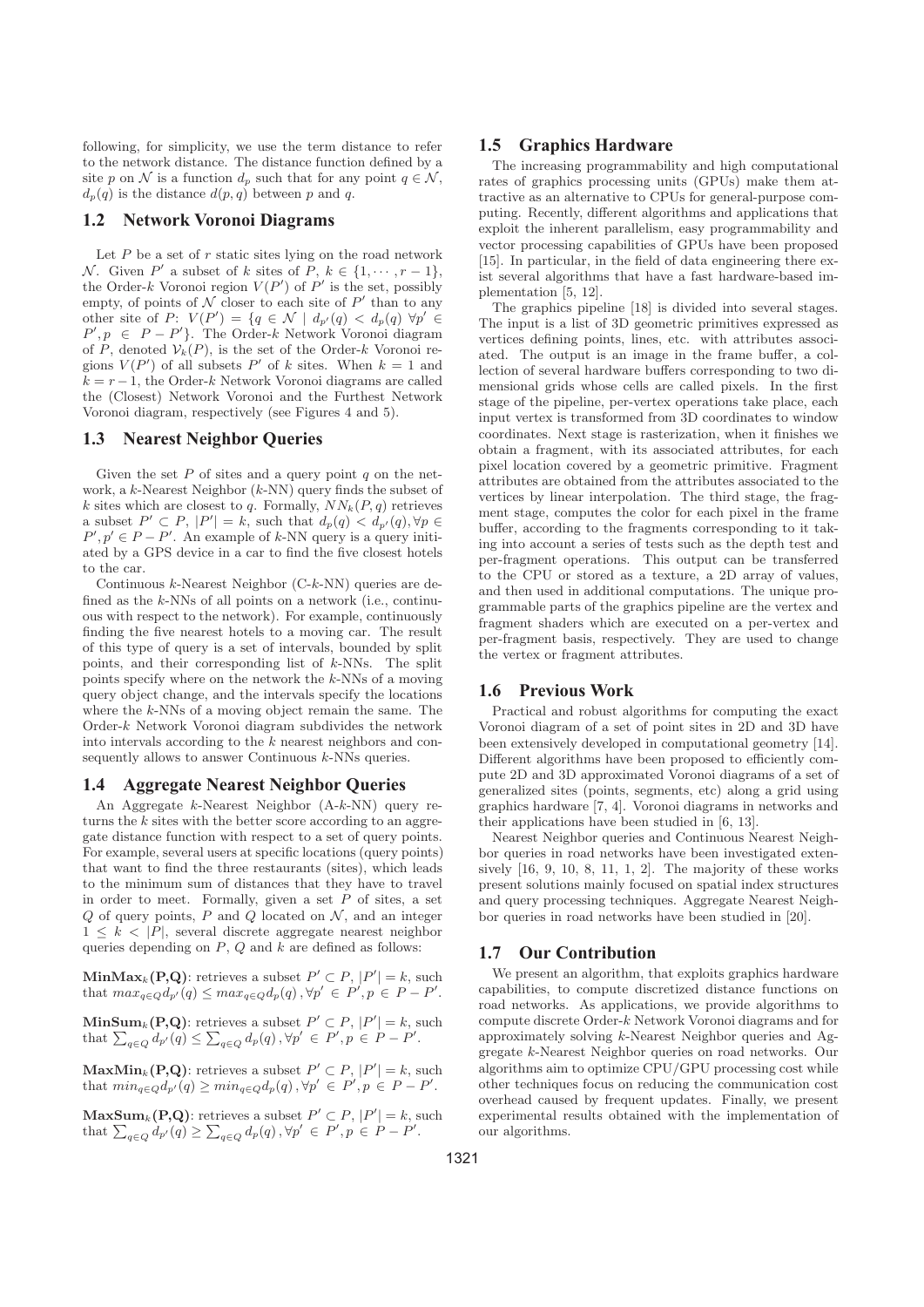# **2. DISTANCE FUNCTION COMPUTATION**

We compute the distance from a given site  $p$  on  $\mathcal N$  to all vertices of  $V$  by using the classical Dijkstra's algorithm [3]. Dijkstra's algorithm computes the shortest path from site  $p$  to all vertices of  $V$  by incrementally growing a tree of shortest paths from  $p$  out to the most distant vertices. Dijkstra's algorithm for sparse graphs, like road networks, has  $O(n \log n)$  asymptotic time complexity for an undirected weighted graph with  $n$  vertices [19]. In order to reduce computation times several speed-up techniques have been developed during the last years [19, 17]. However, since most proximity queries are interested in local areas, Dijkstra's algorithm is efficient enough for our purposes.

Now we face the most general problem of computing the distance from a given site p to any point on  $\mathcal N$ . Since the continuous nature of the problem makes it difficult to efficiently compute this distance, we propose an alternative solution based on a discretization (approximation) process that allows us to explicitly store the distance function on a compact way.

#### **2.1 Road Network Parameterization**

Let  $R$  be a rectangular grid of the xy-plane of size  $W \times$ H. We map each edge  $e$  of the road network  $\mathcal N$  to a row segment of  $R$  represented by the centers of its cells (see Figure 1). The mapping optimally packs the mapped edges into  $R$  so that: a) the mapping of two different edges of  $\mathcal N$  do not overlap in  $\mathcal R$ ; b) the mapping of all edges of  $\mathcal N$ covers "almost" all grid cells of  $R$ , it is to say, the number of row cells covered by the mapping of  $e$  "approximately" equals  $WH|e|/\sum_{e' \in E} |e'|$ . In this way we obtain a discrete parameterization of the road network  $\mathcal N$  in the sense that each cell in the grid map represents a unique location on the road network.



Figure 1: Road Network Parameterization.

# **2.2 Distance Function Discretization**

To compute explicitly the distance function  $d_n$  defined by a site  $p$  on  $N$  we represent the discretized rectangular region R into a grid of  $\hat{W} \times H$  pixels by the depth buffer where distance values will be stored (see Figure 2).

During the initialization process of Dijkstra's algorithm, we initialize the depth buffer to the maximal depth value (1). When a new fragment is processed, the depth buffer is updated if the depth value of the current fragment is smaller than the current value in the depth buffer. At the end of the process the value stored in the depth buffer is the minimum depth (distance) defined by all the processed fragments. The discrete representation of the distance function is obtained during the distance function propagation process.

The OpenGL pipeline processes the edge vertices and rasterizes the edges into fragments by interpolation. The planar mapping is used to map the points on the edges of  $\mathcal N$  to points onto the discretized rectangular region  $R$  of the xyplane. Within the rasterization step all the parameters associated to vertices such as texture coordinates, color, etc, are linearly interpolated across the segments interior from those associated to the edge vertices. Consequently the value obtained in these channels in a fragment is the interpolation of the values associated to the edge vertices. Then the fragment shader computes the distance defined by the source at each point and sets this distance normalized into [0,1] as the depth value of the rasterized fragments. Finally, the depth test stores the minimum distance obtained at each position.



Figure 2: Discrete distance function.

# **3. APPLICATIONS**

In the following, we assume that each site in  $P$  has an identifying associated color, and that the discrete distance functions of all the sites have already been computed and stored.

#### **3.1 Order-**k **Network Nearest Diagram**

The k-Nearest region associated with a given site in P is the set of points on the road network such that the site ranks number  $k$  in the ordering of the sites by distance from the point, and is a collection of one or more unconnected intervals. Each of these regions forms the so-called  $Order-k$ Network Nearest Diagram, that coincides with the k-level of the arrangement defined by the distance functions of the site in P.

The Order-k Network Nearest Diagram can be obtained with a multi-pass algorithm, that at every pass "peels" off one level of the arrangement [4]. At each pass all the distance functions are painted in their corresponding color by defining a rectangle covering  $R$ , and the minimal depth value is stored in the depth buffer. In the first pass the closest Voronoi diagram is obtained. When it finishes, the depth buffer is transferred to a texture and send to the fragment shader. In the second pass all the distance functions are again painted. In the fragment shader the distance function that is being painted is compared with the distance obtained in the previous pass at the current fragment. Only the fragments with distance bigger than the distance obtained in the previous pass are painted, the others are discarded. Therefore, the values stored in the depth buffer in the second step are the second minimal distance. When this process is repeated k times, the kth-nearest diagram represented on  $\mathcal R$  is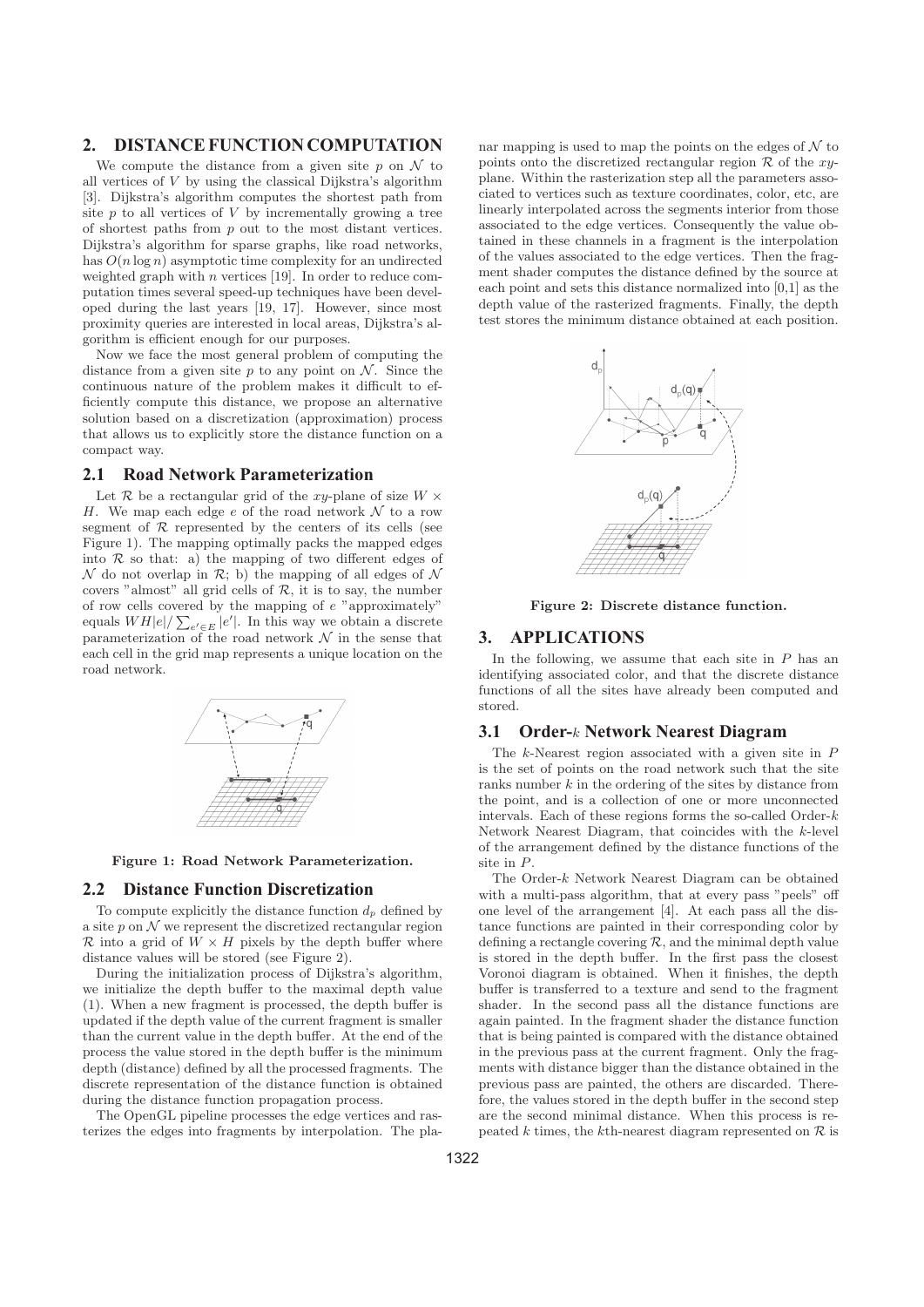obtained. By using typical texturing methods and the parameterization the Order-k Network Nearest Diagram can be represented on the network (see Figure 3).



Figure 3: Order-2 Nearest Network Voronoi Diagram of three sites.

# **3.2 Order-**k **Network Voronoi Diagrams**

The k-order Voronoi diagram can be obtained by overlaying the Order-i Network Nearest diagrams,  $i = 1...k$ , with transparency 1/k.

The particular cases of the Closest and Furthest Network Voronoi Diagrams can be obtained by painting one after the other all the distance functions in their associated colors and storing, in the depth buffer, the minimal or the maximal depth value, respectively. Figures 4 and 5 show Network Voronoi diagrams with three and 100 facilities, respectively.



Figure 4: Network Voronoi Diagram of three sites.



Figure 5: Network Voronoi Diagram of 100 sites.

#### **3.3 k-Nearest Neighbor queries**

We propose an algorithm for queries involving an arbitrary number  $k$  of neighbors. To answer a  $k$ -Nearest Neighbor query on a point  $q$  we sample each of the Order-i Network Nearest diagrams at q, for  $i = 1, \ldots, k$ , so that the colors of the  $k$  samples identify the sites. Furthermore, the sites may be reported sorted by the distance to the query point.

#### **3.4 Aggregate k-Nearest Neighbor queries**

We can also answer discrete Aggregate k-NNs queries. Now we are given the set P of r sites and a set Q of  $\overline{l}$  query points. We are interested in obtaining the set  $P'$  of  $k$  sites of P that fulfill different properties depending on the problem we are solving. We have to compute, for each  $p \in P$ : a)  $max_{q \in Q} d_p(q)$ ; b)  $\sum_{q \in Q} d_p(q)$ ; c)  $min_{q \in Q} d_p(q)$ . Notice that we have to find the maximum, sum or minimum of  $l$  real numbers. It can be done with graphics hardware by using a single pixel to obtain the minimum, sum or maximum of these values. Since it has to be done for each site  $p \in P$ . we associate a different pixel to each site. The pixel representing site  $p$  is painted  $l$  times with different depth values corresponding to  $d_p(q)$  for each  $q \in Q$ . Then the maximum, sum or minimum is obtained by properly using the depth test or the explained technique to obtain the sum of all the values. Discrete Aggregate k-NN queries are solved as follows:

**MinMax**<sub>k</sub>(P,Q): we compute  $max_{q \in Q} d_p(q)$  for each  $p \in$  $P$  and next find the  $k$  pixels with minimum values. It can be done by using a reduction type algorithm to find the minimum together with a peeling-technique to obtain the k smaller values or by reading the pixels in the CPU and finding the k-minimum values in the CPU.

 $\mathbf{MinSum}_k(\mathbf{P},\mathbf{Q})$ : we compute  $\sum_{q\in Q} d_p(q)$  for each  $p\in P$ and next find the k pixels with minimum values, as it is explained for the  $MinMax_k(P,Q)$  case.

 $\text{MaxMin}_k(P,Q)$ : we compute  $\min_{q \in Q} d_p(q)$  for each  $p \in$  $P$  and next find the  $k$  pixels with maximum values, as it is explained for the previous cases but storing the maximal values instead of the minimal ones.

 $\mathbf{MaxSum}_k(\mathbf{P}, \mathbf{Q})$ : we compute  $\sum_{q \in Q} d_p(q)$  for each  $p \in$  $P$  and next find the  $k$  pixels with maximum values, as it is explained for the  $MaxMin_k$  case.

#### **3.5 Error Analysis**

In the results, we can distinguish among two different types of error: a) The discretization error that depends on the discretization size, the biggest the grid size the smallest the error. b) The floating errors, which are specially related to the depth buffer and depth texture precision. The 32 bit precision is sufficient to store the normalized distances which take values in the interval [0, 1].

# **4. EXPERIMENTAL EVALUATION**

We have implemented the proposed methods using C++, OpenGL and Cg. All the experiments have been carried out on a Intel Core2 Duo at 2.40GHz with 2GB of RAM and a NVIDIA GeForce 8600 GT graphics board.

We have used four real road networks: 1) Rock Island defined by 13,442 nodes and 12,865 edges; 2) Washington with 81,389 nodes and 100,703 edges; 3) Nevada with 280,942